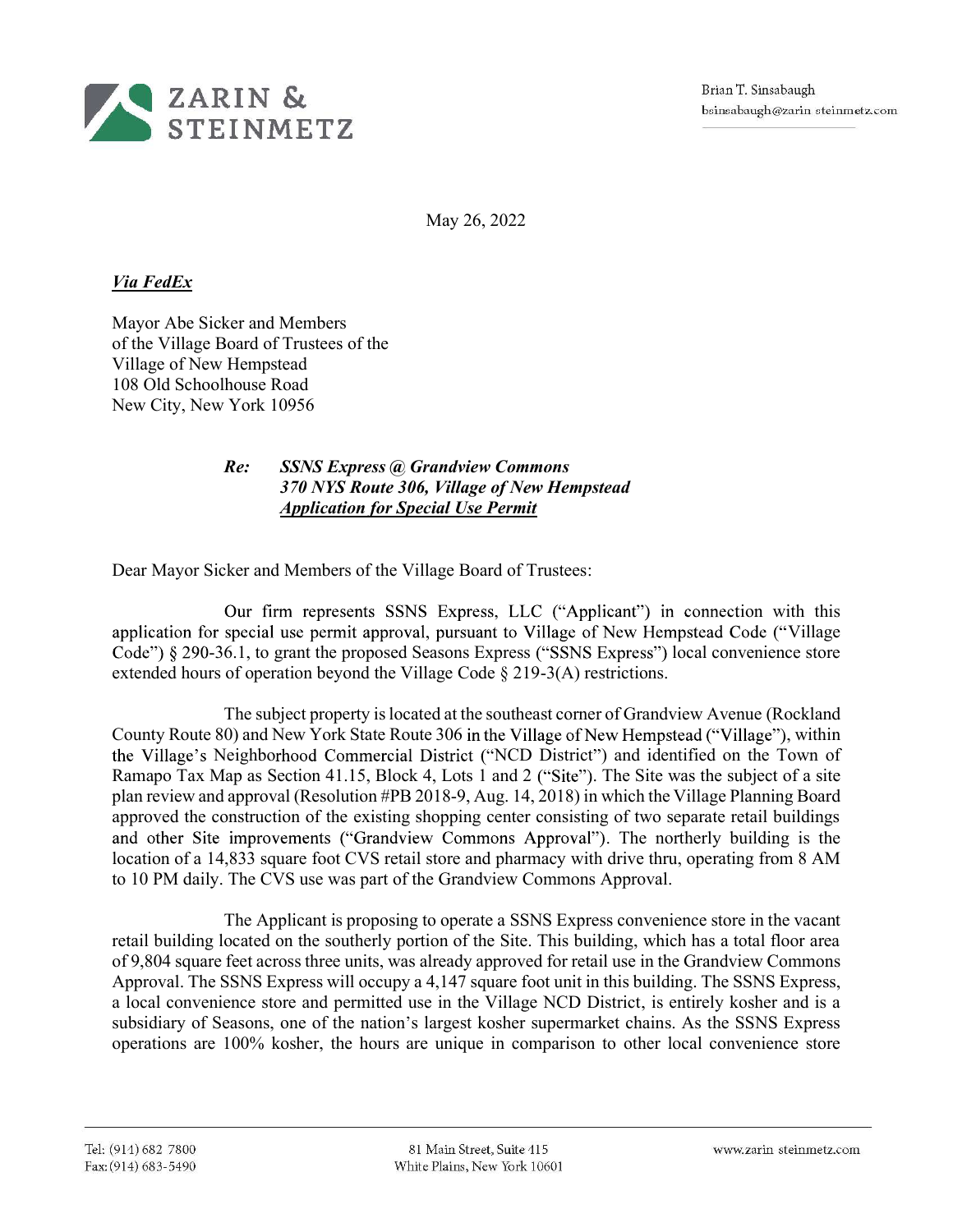operations. Specifically, SSNS Express closes on Fridays approximately one-hour before sundown and remain closed until Saturday shortly after Shabbos. Thus, the proposed hours of operation are as follows:

| EINMETZ    |                         |                                                                                                    | Brian T. Sinsabaugh<br>May 26, 2022<br>Page $ 2$ |
|------------|-------------------------|----------------------------------------------------------------------------------------------------|--------------------------------------------------|
|            | Open                    | until Saturday shortly after Shabbos. Thus, the proposed hours of operation are as<br><u>Close</u> |                                                  |
| Monday:    | 6 AM                    | 1 AM                                                                                               |                                                  |
| Tuesday:   | 6 AM                    | 1 AM                                                                                               |                                                  |
| Wednesday: | 6 AM                    | 1 AM                                                                                               |                                                  |
| Thursday:  | 6 AM                    | 1 AM                                                                                               |                                                  |
| Friday:    | 6 AM                    | 1 hour before                                                                                      |                                                  |
|            |                         | sundown                                                                                            |                                                  |
| Saturday:  | 1 hour after<br>Shabbos | 1 AM                                                                                               |                                                  |
| Sunday:    | 6 AM                    | 1 AM                                                                                               |                                                  |

**EXAREN & STEINMETZ**<br>
Show 26, 2022<br>
operations. Specifically, SSNS Express closes on Fridays approximately one-hour before sundown and<br>
remain closed until Saturday shortly after Shabbos. Thus, the proposed hours of oper Friday 6. Specifically, SSNS Express closes on Fridays approximately one-hour before sundown and<br>
remain closed until Saturday shortly after Shabbos. Thus, the proposed hours of operation are as<br>
follows:<br>
Monday:<br>
Monday the Applicant is submitted hours of operation for a retail establishment in the Village Code & 219-3(A)<br>
The Application for a special permit of a special permitted with the SSNS Expression of the SSNS Expression of the S outside of the as-of-right hours of operation Saturday evening through Friday morning. The proposed hours of operation for Friday evening and Saturday morning comply with Village Code § 219-3(A).

Monday:  $\frac{Open}{1 AM}$   $\frac{1}{1 AM}$ <br>
Tuesday: 6 AM  $\frac{1}{1 AM}$ <br>
Thursday: 6 AM  $\frac{1}{1 AM}$ <br>
Thursday: 6 AM  $\frac{1}{1 AM}$ <br>
Friday: 6 AM  $\frac{1}{1 AM}$ <br>
Friday: 6 AM  $\frac{1}{1 AM}$ <br>
The as-of-right permitted hours of operation for a retail es Grandview Commons Approval, which contemplated retail uses in both buildings, was issued following the Village Planning Board's adoption of a negative declaration under SEQRA (Resolution #PB 2018-8, Aug. 14, 2018). The extension of the hours of operation for this particular use, as further detailed in the enclosed documents, will have a de minimis effect on the traffic to the Site and any such traffic will not result in objectionable conditions (light, smell, sound, etc.). Thus, the Village has Friday:<br>
Saturday: 16 AM and worst that the summer and with the Village is Monday through<br>
The as-of-right permitted hours of operation for a retail establishment in the Village is Monday through<br>
Friday 6 AM to 11PM, and neighboring properties. Second, the underlying local convenience store use is an as-of-right use in the NCD District. Thus, this use was contemplated as a future use at the time of the Grandview Commons Approval. Third, the Site is sufficiently screened from the neighboring properties with substantial 1 AM<br>
hment in the Village is Monday through<br>
10 PM (Village Code § 219-3.A). Thus,<br>
it to allow the SSNS Express to operate<br>
through Friday morning. The proposed<br>
omply with Village Code § 219-3(A).<br>
omply with Village C The as-of-right permitted hours of operation for a retail establishment in the Village is Monday through<br>Friday 6 AM to 11PM, and Saturday and Sunday 6:30 AM to 10 PM (Village Code § 219-3.A). Thus,<br>the Application is und The as-of-right permitted hours of operation for a retail establishment in the Village is Monday through the Friday 6 AM to 11PM, and Shartay and Shurday 6:30 AM to 10 PM (Village Code § 219-3.A). Thus, the Application is Friday 6 AM to 11PM, and Saturday and Sanday 6:30 AM to 10 PM (Village Code § 219-3.A). Thus,<br>the Application for simulation ground is application for a special permit to allow the SSNS Express to operate<br>outside of the a if any, will be de minimis. Lastly, the Site is already improved with a parking area sufficient for both the proposed SSNS Express and any additional future tenants in the southerly retail building. This is hours of operation for Friday evening and Saturday morning comply with Village Code § 219-3(A).<br>The approval of this Application for special use permit is appropriate for the following<br>reasons. First, as previously mention dated April 19, 2022, enclosed herein ("Traffic & Parking Memo"). The Traffic & Parking Memo states that the available on-site parking is more than sufficient for this proposed use and that the traffic created by this use will not have a substantial impact on the adjacent roadway network or the surrounding properties.